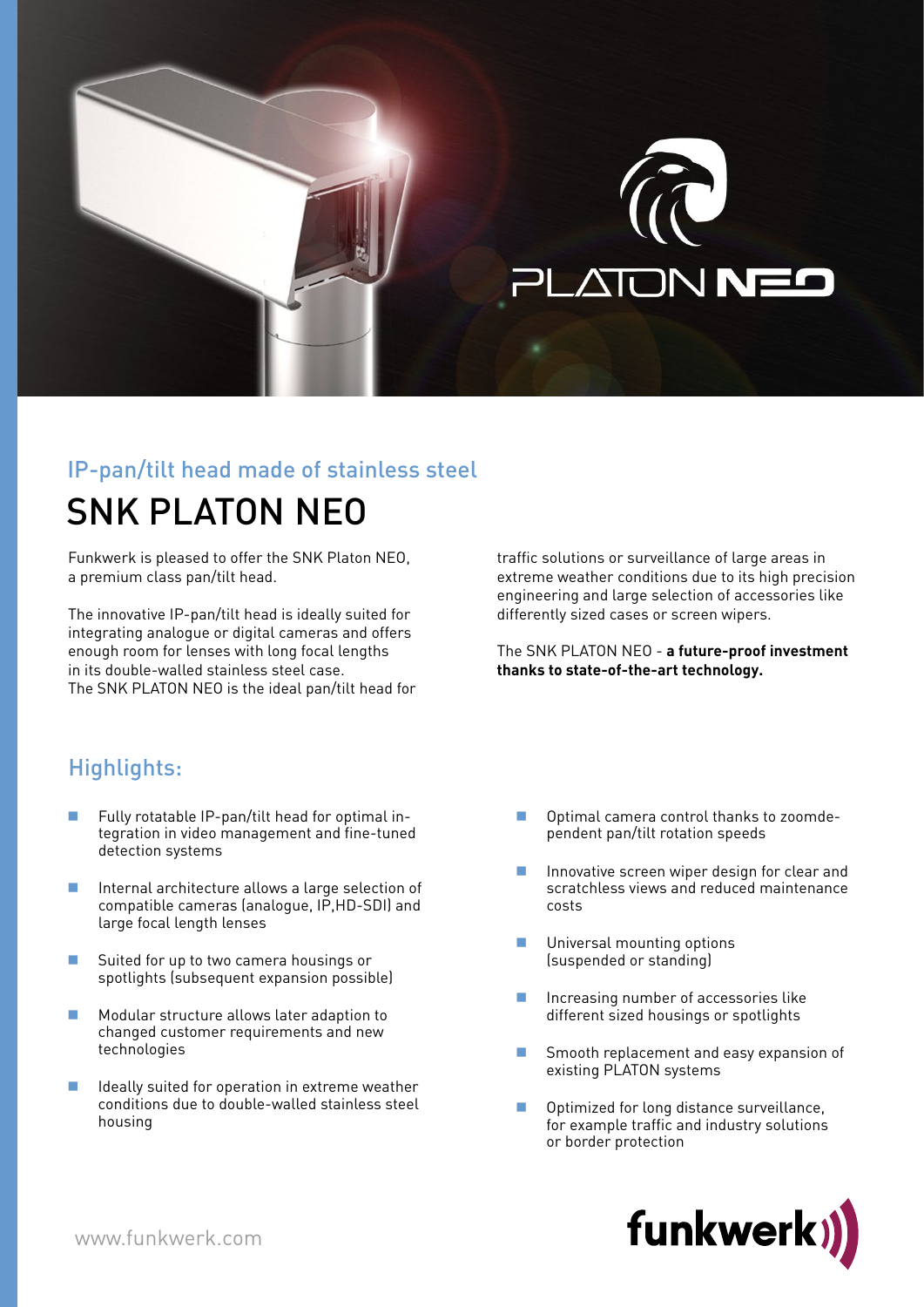#### **Product advantages**

- Interaction with external detection systems or analysis tools
- **Homogeneous, smooth tracking of traffic lanes**
- $\blacksquare$  Precise control/tracking of objects or positions
- Flexible monitoring of traffic lanes in or against the direction of travel
- High resistance to corrosion despite exhaust gases and road salt
- Residue-free, non-abrasive cleaning of housing screen
- $\blacksquare$  Robust, minimum maintenance required
- Universal installation options (pole, suspended, free-standing, tunnels, bridges)

- Cobweb remover and panel wiper with antifreeze feature
- Compact 400mm housing (for tunnels) or 560mm housing
- Traffic analysis (jams, wrong-way drivers, etc.) Incident-Management
	- - (e.g. with traffic accidents)

## SNK PLATON NEO - **Traffic**

#### **Product features / configuration**

Industrial and company premises







- $\blacksquare$  Interaction with external detection (e.g. thermal/optic video analysis or
- $\blacksquare$  Precise control/tracking of objects
- $\blacksquare$  High resistance to heat and dust cl
- $\blacksquare$  Residue-free, non-abrasive cleani
- $\blacksquare$  Robust, minimum maintenance require
- **Possibility of installing a second camera housing and simultaneously control and simulate**  $\overline{a}$ images (e.g. parallel zoom)

#### **Application areas**

■ Monitoring authorised use of the hard shoulder ■ Surveillance of construction sites

 $\blacksquare$  Tunnel and bridge monitoring

#### **Product advantages**

## SNK PLATON NEO - **Desert Guard**

## **Product features / configuration**

- Cobweb remover and panel wiper
- $\blacksquare$  Large housing for lenses with large
- $\blacksquare$  Additional housing / installation option
- or radar systems
- $\blacksquare$  High-resolution camera

#### **Application areas**

- Border control
- **Protection of oil fields, refineries and pipelines**
- **Protection military bases**

| Perimeter protection<br>nd pipelines<br>Surveillance national parks<br>Self-sustaining monitoring station                                                                                                                  |  |  |  |
|----------------------------------------------------------------------------------------------------------------------------------------------------------------------------------------------------------------------------|--|--|--|
| ı systems<br>or radar systems)<br>s or positions at large distances (up to 20 km)<br>louds<br>ng of housing screen<br>quired<br>amera housing and simultaneously control and view of both video                            |  |  |  |
| e focal lenghts<br>otion for thermographic cameras, radio relay systems                                                                                                                                                    |  |  |  |
|                                                                                                                                                                                                                            |  |  |  |
|                                                                                                                                                                                                                            |  |  |  |
| $\blacksquare$ Incident management in the event of skiing<br>accidents, or searching for missing people<br>after avalanches<br>eigh tracks)<br>Early identification of risks (e.g. avalanche or<br>severe weather warning) |  |  |  |
| preconfigured routes<br>s (analog, IP, HD-SDI) in TV quality<br>s/positions at large distances                                                                                                                             |  |  |  |
| e-free, non-abrasive cleaning of housing screensn<br>'n                                                                                                                                                                    |  |  |  |
| with antifreeze feature<br>ange<br>e focal widths<br>nera or additional sensors                                                                                                                                            |  |  |  |

#### **Product advantages**

- $\blacksquare$  Slowly and softly movement along
- $\blacksquare$  Wide range of compatible cameras
- **Precise control/tracking of objects** (up to 20 km)
- $\blacksquare$  High resistance to cold and residue
- $\blacksquare$  Screen wiper with freeze protection

## SNK PLATON NEO - **Arctic**

#### **Product features / configuration**

- $\blacksquare$  Cobweb remover and panel wiper
- $\blacksquare$  Heating with broad temperature ra
- $\blacksquare$  Large housing for lenses with large
- $\blacksquare$  Second housing for additional came  $\blacksquare$  High-resolution camera
- 

#### **Application areas**

- Monitoring of ski slopes/loipes
- Remote panoramic view
- Winter sports facilities (e.g. bob sl

#### **Product advantages**

**Perimeter protection** 

- **Precise and smooth control/tracking of both very fast and very slow objects** (e.g. incoming aircraft, vehicles)
- **Monitoring of ground and airborne objects**
- High resistance to corrosion despite exhaust gases, road salt or antifreeze chemicals
- Universal installation options (pole, suspended, free-standing)
- Residue-free, non-abrasive cleaning of housing screen
- Interaction with external detection systems (e.g. early-warning fire alarm, fence detection, barriers)

## SNK PLATON NEO - **Industry**

#### **Product features / configuration**

- Cobweb remover and panel wiper with antifreeze feature
- **Laser or IR spotlight**
- Large housing for lenses with large focal widths
- Second housing for additional camera (e.g. thermographic camera) or additional sensors
- **High-resolution camera**

### **Application areas**

■ Air- and seaports

- **Process monitoring**
- **Public utilities (energy, landfills, etc.)**

## SNK PLATON NEO - **Optional screen wiper**



The PLATON NEO from Funkwerk has an innovative and extreme rugged screen wiper design for an optimal cleaning of the housing screen. In contrast to cummon screen wipers, the PLATON NEO has a screen wiper which follows the circulation principle. That means the wiper navigates with continious pressure only in top down direction over the screen and guarantees a clear and scratchless view.

Deactivated, the screen wiper stays in a parking position. This avoids the deformation of the rubber blade as well as the freezing of the wiper on the housing screen.

## SNK PLATON NEO - **Optional second camera housing**

## The PLATON NEO from Funkwerk exists in two versions.

While the standard version allows the installation of only one camera housing, the expanded version of PLATON NEO provides the opportunity to equip the pan/tilt head at the beginning or subsequent with a second peripheral component. This allows e.g. the mounting of a second housing for thermal imaging cameras, spotlights or other sensors.